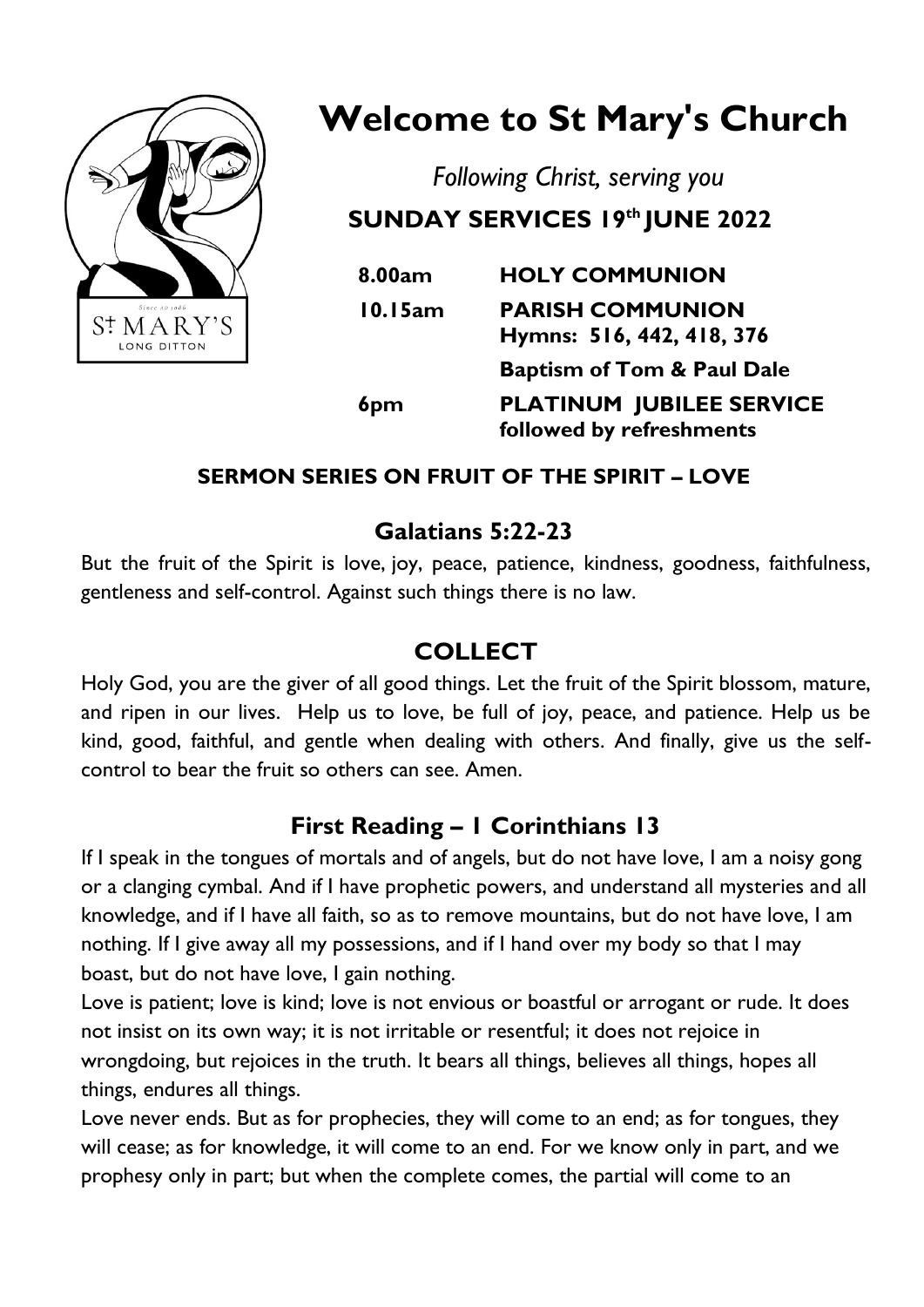end. When I was a child, I spoke like a child, I thought like a child, I reasoned like a child; when I became an adult, I put an end to childish ways. For now we see in a mirror, dimly, but then we will see face to face. Now I know only in part; then I will know fully, even as I have been fully known. And now faith, hope, and love abide, these three; and the greatest of these is love.

#### **Second Reading – 1 John 4: 7-12**

Beloved, let us love one another, because love is from God; everyone who loves is born of God and knows God. Whoever does not love does not know God, for God is love. God's love was revealed among us in this way: God sent his only Son into the world so that we might live through him. In this is love, not that we loved God but that he loved us and sent his Son to be the atoning sacrifice for our sins. Beloved, since God loved us so much, we also ought to love one another. No one has ever seen God; if we love one another, God lives in us, and his love is perfected in us.

#### **Gospel Reading l Luke 6: 27-36**

'But I say to you that listen, love your enemies, do good to those who hate you, bless those who curse you, pray for those who abuse you. If anyone strikes you on the cheek, offer the other also; and from anyone who takes away your coat do not withhold even your shirt. Give to everyone who begs from you; and if anyone takes away your goods, do not ask for them again. Do to others as you would have them do to you.

'If you love those who love you, what credit is that to you? For even sinners love those who love them. If you do good to those who do good to you, what credit is that to you? For even sinners do the same. If you lend to those from whom you hope to receive, what credit is that to you? Even sinners lend to sinners, to receive as much again. But love your enemies, do good, and lend, expecting nothing in return. Your reward will be great, and you will be children of the Most High; for he is kind to the ungrateful and the wicked. Be merciful, just as your Father is merciful.

#### **Post Communion Prayer**

Eternal God, giver of love and power, your Son Jesus Christ has sent us into all the world to preach the gospel of his kingdom: confirm us in this mission, and help us to live the good news we proclaim; through Jesus Christ our Lord.

**Please pray for all preparing for baptism and marriage, those who are sick or in hospital, and those who have died, and all who mourn.**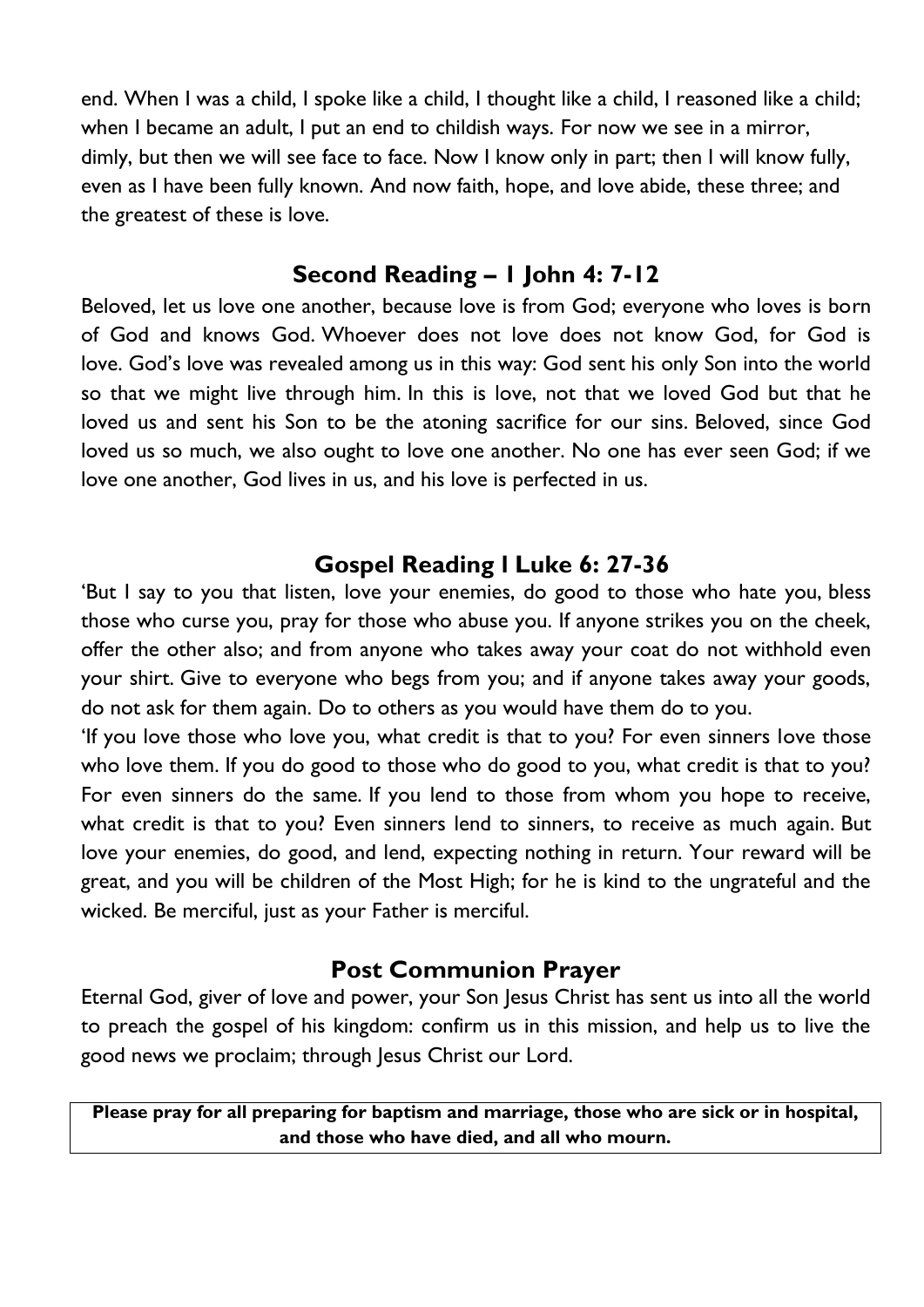# **Church Diary**

#### **NEXT WEEK'S SERVICES**

**Monday** 9:15am Morning Prayer **Wednesday** 10am Holy Communion with Revd William Allberry **Sunday**  8am Holy Communion

10:15am Parish Communion 12 noon Burial of Ashes Irene & Emma McDonald 4pm Pet Blessing Service followed by refreshments

#### **NEXT WEEK'S READINGS**

Isaiah 12: 1-6 | Hebrews 12: 1-3 | John 16: 20-22

#### **Parish news and notices**

#### **BIBLE COURSE**

The next session of the Bible Course – Exile and Prophets, will be on Wednesday  $22<sup>nd</sup>$  June at 8pm at the Rectory. Course booklets are available for £5.

#### **FRIENDSHIP LUNCH**

Our next Friendship Lunch will be held on Friday the 1st July and if you would like to join us, or perhaps bring a friend along, please contact either Diana 020 83981184 or Florence 020 83983182 . Please also let us know if you have any special dietary needs and we will try to cater for them. We look forward very much to welcoming you.

#### **TAKE TIME TOGETHER**

The next session of Take Time Together is at  $9:30$ am on Saturday  $2^{nd}$  July via Zoom. This is a guided meditation based on the stories of Jesus. If you haven't tried it before do give it a go. The meditation lasts about 20 minutes and there is optional open time for discussion.

#### **CELEBRATION TIME**

On Saturday 2<sup>nd</sup> July Alison is being ordained priest at Guildford Cathedral. To celebrate this (and also Kuhan's  $10<sup>th</sup>$  anniversary of his priesting), fizz and canapés will be served after the 10:15 service on Sunday  $3<sup>rd</sup>$  July. Everyone is welcome to join us for a drink to celebrate this momentous occasion.

#### **BOOKBOX**

On **[Wednesday 13](https://stmaryslongditton.us8.list-manage.com/track/click?u=ef69c0e76376fb9d3af47cc1e&id=e0cb38cde4&e=b2a01018f9)th Jul[y](https://stmaryslongditton.us8.list-manage.com/track/click?u=ef69c0e76376fb9d3af47cc1e&id=e0cb38cde4&e=b2a01018f9)** we will be listening to cookery writer and demonstrator Kate McBain talk about cookery books and illustrate her comments with sample cakes to eat.